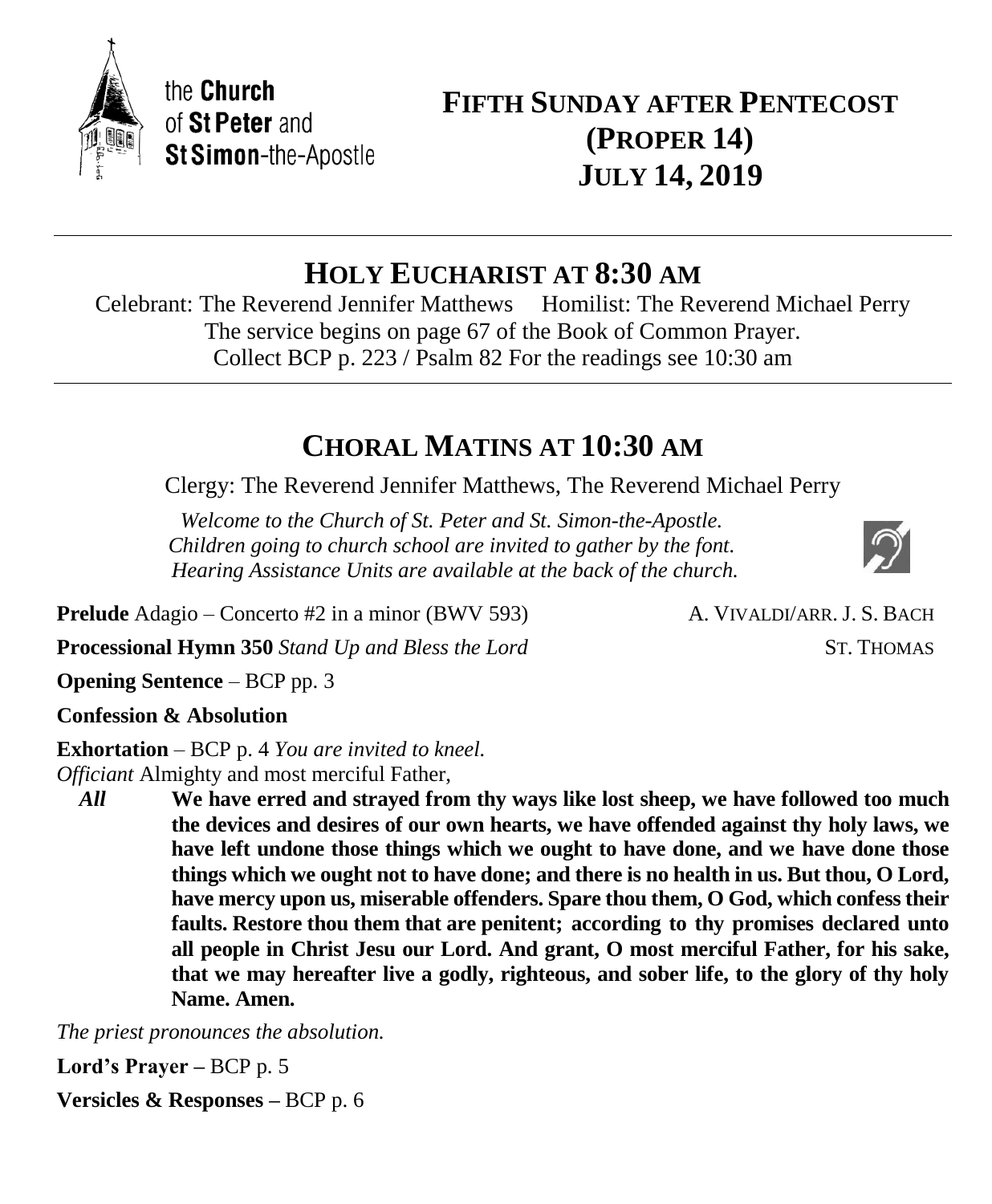**Venite**: *Sung by all. Please remain standing.*



The Lord God om' nipo-tent ' reigneth: / O ' come, ' let us ' worship. O come, let us ˈ sing unto ⋅ the ˈ Lord: /

let us heartily rejoice in the ˈ strength of ˈ our salˈvation. Let us come before his presence 'with thanks 'giving /

and show ourselves ˈ glad in ˈ him with ˈ psalms.

For the Lord is a ˈ great ˈ God /

and a great 'King a⋅bove ' all ' gods.

In his hand are all the  $\cdot$  corners  $\cdot$  of the  $\cdot$  earth /

and the  $\cdot$  strength of  $\cdot$  the  $\cdot$  hills is  $\cdot$  his  $\cdot$  also.

The sea is ' his and  $\cdot$  he ' made it / and his ' hands pre' pared the  $\cdot$  dry ' land.

O come, let us worship and ˈ fall ˈ down /

and ˈ kneel be⋅fore the ˈ Lord, our ˈ Maker.

For he is the ˈ Lord our ˈ God /

and we are the people of his pasture,  $\alpha$  and the  $\beta$  sheep of  $\alpha$  his  $\beta$  hand.

Glory be to the Father, and ' to the ' Son / and ' to the ' Holy ' Ghost; As it was in the beginning, is now and 'ever' shall be / world without 'end. A — men. The Lord God om-' nipotent reigneth:/ O ' come, ' let us ' worship.

*Please be seated.*

**First Lesson** *Amos 7:7-17 Read by David PcPherson*

*Reader* The first lesson is written in the  $7<sup>th</sup>$  chapter of the book of Amos, beginning at the  $7<sup>th</sup>$  verse.

This is what he showed me: the Lord was standing beside a wall built with a plumb-line, with a plumb-line in his hand. And the Lord said to me, 'Amos, what do you see?' And I said, 'A plumb-line.' Then the Lord said, 'See, I am setting a plumb-line in the midst of my people Israel; I will never again pass them by; the high places of Isaac shall be made desolate, and the sanctuaries of Israel shall be laid waste, and I will rise against the house of Jeroboam with the sword.' Then Amaziah, the priest of Bethel, sent to King Jeroboam of Israel, saying, 'Amos has conspired against you in the very centre of the house of Israel; the land is not able to bear all his words. For thus Amos has said, "Jeroboam shall die by the sword, and Israel must go into exile away from his land." 'And Amaziah said to Amos, 'O seer, go, flee away to the land of Judah, earn your bread there, and prophesy there; but never again prophesy at Bethel, for it is the king's sanctuary, and it is a temple of the kingdom.' Then Amos answered Amaziah, 'I am no prophet, nor a prophet's son; but I am a herdsman, and a dresser of sycomore trees, and the Lord took me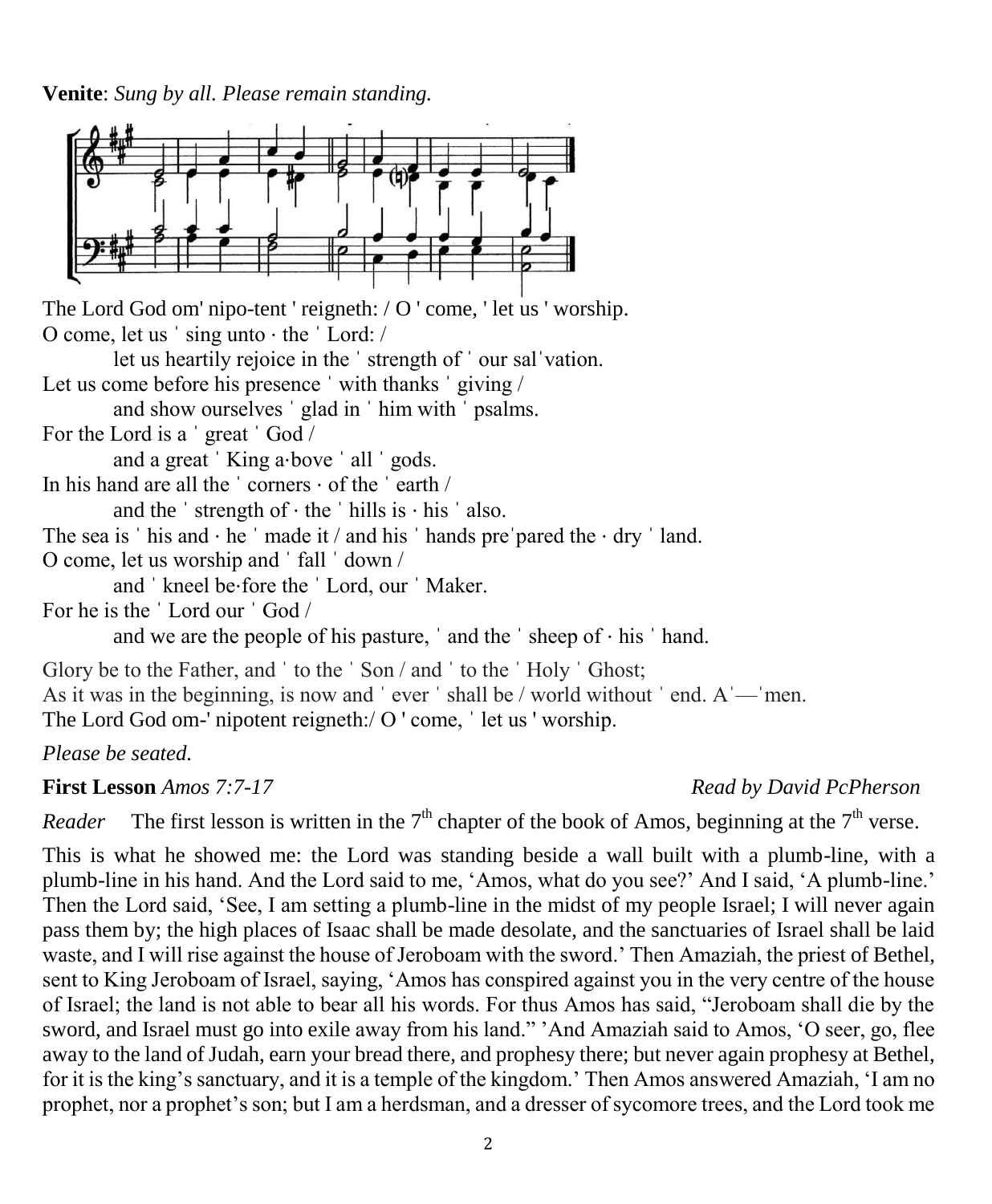from following the flock, and the Lord said to me, "Go, prophesy to my people Israel." 'Now therefore hear the word of the Lord. You say, "Do not prophesy against Israel, and do not preach against the house of Isaac." Therefore, thus says the Lord: "Your wife shall become a prostitute in the city, and your sons and your daughters shall fall by the sword, and your land shall be parcelled out by line; you yourself shall die in an unclean land, and Israel shall surely go into exile away from its land." '

*Reader* The word of the Lord. *All* **Thanks be to God.**

## **Psalm 82**



- 1 God standeth in the divine as-**sem**-bly; / in the midst of the **gods** he judg-eth:
- 2 'How long will ye give wrong **judge**-ment, / and accept the persons of **the** un-god-ly?
- 3 Do justice for the poor and the **fa**-therless; / see that such as are in need and neces-**si**-ty have right.
- 4 Deliver the outcast and **poor**; / save them from the hand of **the** ungodly.'
- 5 They have neither knowledge nor understanding; they walk on still in **dark**-ness; / all the foundations of the **earth** are out of course.
- 6 I have said, 'Ye are **gods**, / and ye are all the children **of** the Most High.
- 7 But ye shall die like **men**, / and fall like one **of** the prin-ces.'
- 8 Arise, O God, and judge thou the **earth**; / for thou shalt take all nations to **thine** inheritance.

### **Second Lesson** *Colossians1:1-14 Read by Marian McPherson*

Reader The Second Lesson is written in the 1<sup>st</sup> chapter of St. Paul's Epistle to the Colossians beginning at the  $1<sup>st</sup>$  verse.

Paul, an apostle of Christ Jesus by the will of God, and Timothy our brother, To the saints and faithful brothers and sisters in Christ in Colossae: Grace to you and peace from God our Father. In our prayers for you we always thank God, the Father of our Lord Jesus Christ, for we have heard of your faith in Christ Jesus and of the love that you have for all the saints, because of the hope laid up for you in heaven. You have heard of this hope before in the word of the truth, the gospel that has come to you. Just as it is bearing fruit and growing in the whole world, so it has been bearing fruit among yourselves from the day you heard it and truly comprehended the grace of God. This you learned from Epaphras, our beloved fellow-servant. He is a faithful minister of Christ on your behalf, and he has made known to us your love in the Spirit. For this reason, since the day we heard it, we have not ceased praying for you and asking that you may be filled with the knowledge of God's will in all spiritual wisdom and understanding, so that you may lead lives worthy of the Lord, fully pleasing to him, as you bear fruit in every good work and as you grow in the knowledge of God. May you be made strong with all the strength that comes from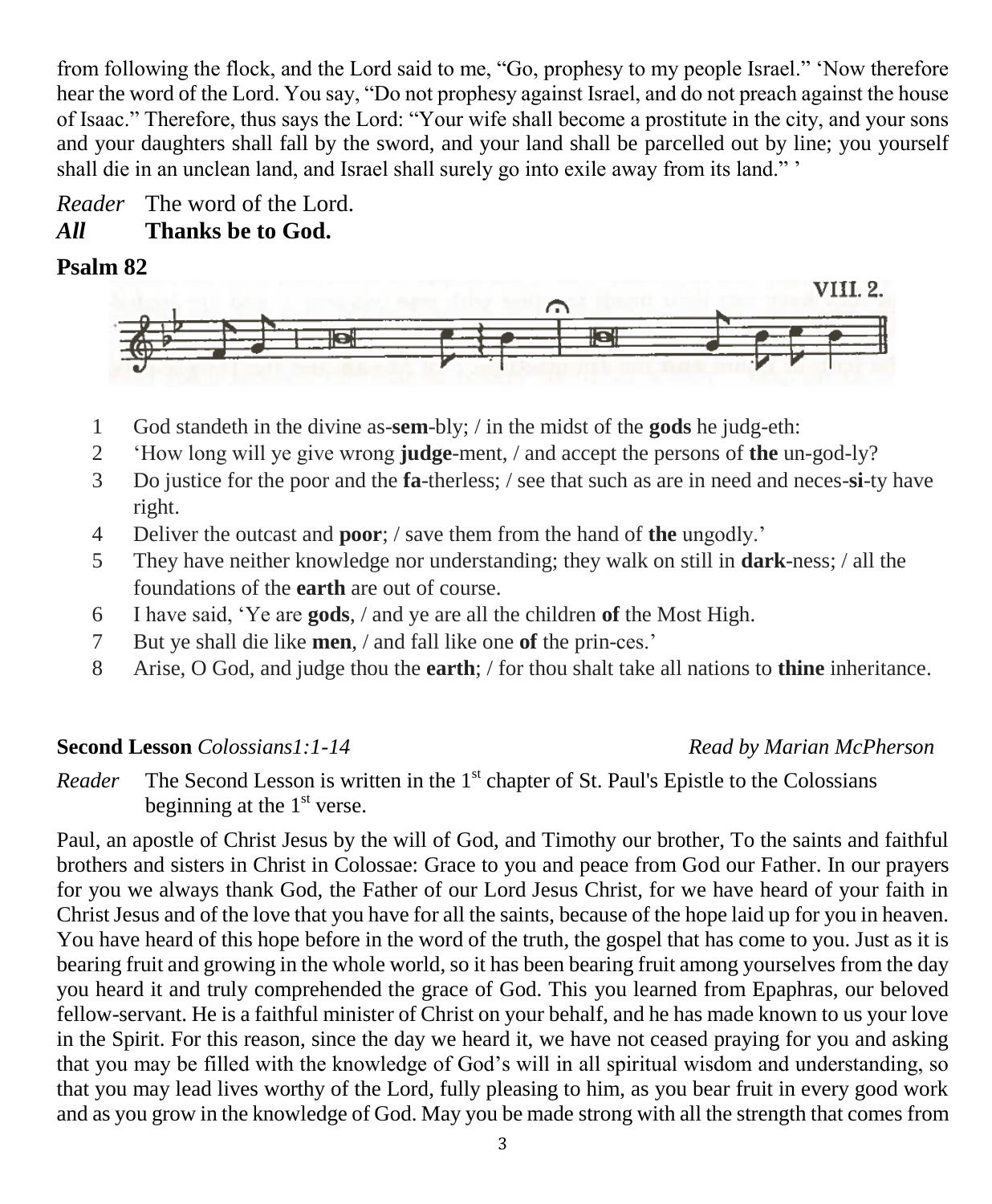his glorious power, and may you be prepared to endure everything with patience, while joyfully giving thanks to the Father, who has enabled you to share in the inheritance of the saints in the light. He has rescued us from the power of darkness and transferred us into the kingdom of his beloved Son, in whom we have redemption, the forgiveness of sins.



*All* **Thanks be to God.**

**Te Deum** 



*Sung by all. You are invited to stand.*

We praise 'thee, O 'God; / we acknowledge 'thee to 'be the 'Lord. All the 'earth doth 'worship thee, / the 'Father 'ever 'lasting.

To thee all angels ˈ cry aˈloud / the heavens and ˈ all the ˈ powers thereˈin. To thee ˈ cherubim and ˈ seraphim / conˈtinualˈly do ˈ cry

Holy ˈ holy ˈ holy / Lord ˈ God ˈ of ˈ hosts; Heaven and 'earth are ' full / of the ' majes⋅ty ' of thy ' glory.

The glorious company of the aˈpostles ˈ praise thee / the goodly fellowship ˈ of the ˈ prophets ˈ praise thee; The noble army of 'martyrs' praise thee, / The holy church throughout all the world 'doth ac knowledge ' thee,

2nd The Father, of an 'infinite 'majesty / thine honourable, true and only Son; also the ˈ Holy ˈ Ghost, the ˈ Comforter.



Thou art the King of  $\dot{\text{g}}$  glory, O  $\dot{\text{Christ}}$ . Thou art the everˈlasting ˈ Son of ⋅ the ˈ Father. When thou tookest upon thee to de liver  $\cdot$  man / Thou didst not abˈhor the ˈ Virgin's ˈ womb.

When thou hadst overcome the 'sharpness of 'death / thou didst open the kingdom of ˈ heaven to ˈ all beˈlievers.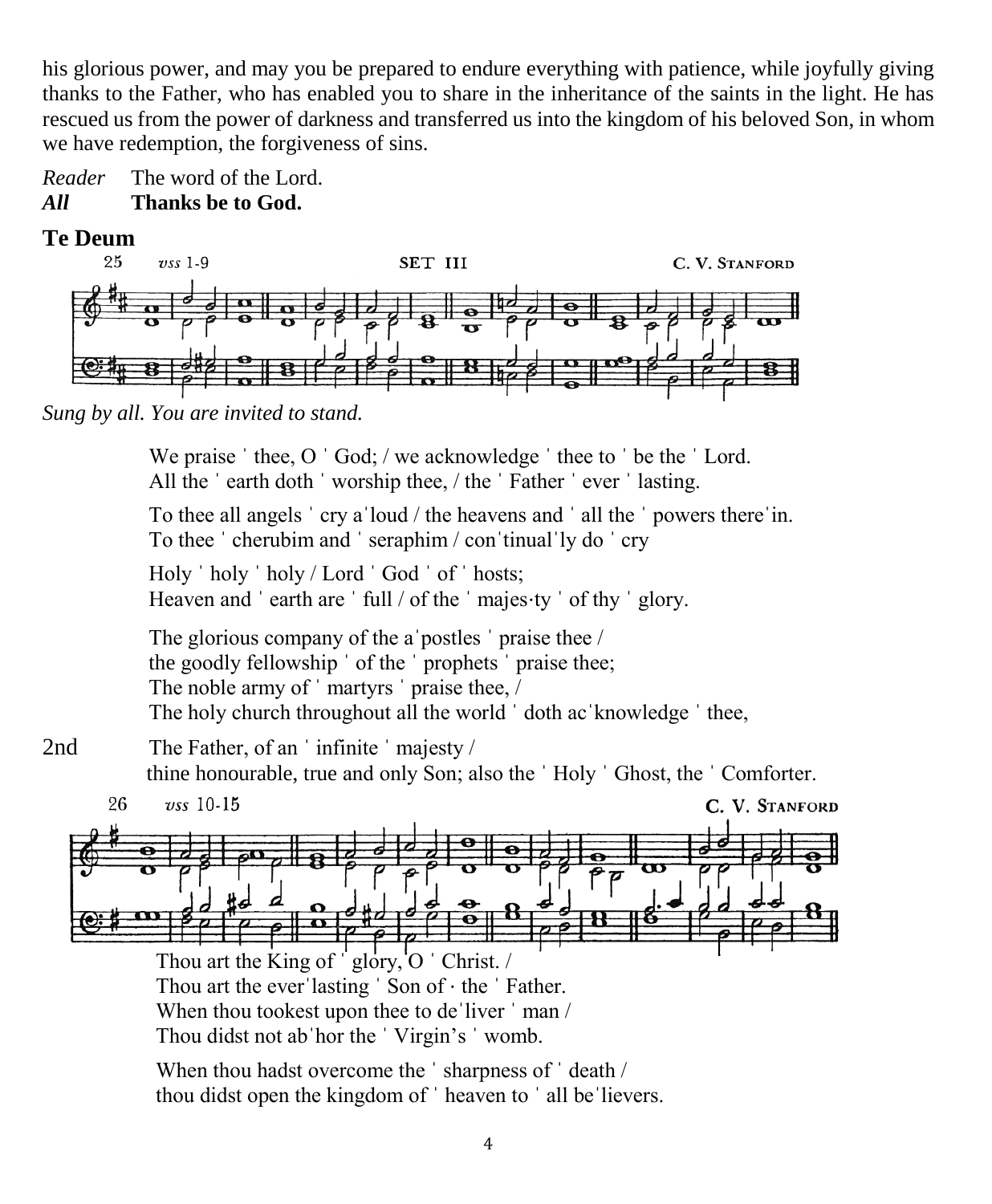Thou sittest at the right hand of God, in the  $\degree$  glory  $\cdot$  of the  $\degree$  Father. / We believe that thou shalt ' come to ' be our ' judge.

We therefore pray thee, 'help thy ' servants / whom thou hast redeemed 'with thy ' precious ' blood. Make them to be numbered 'with thy 'saints / in 'glory 'ever'lasting.



O Lord save thy people and ˈ bless thine ˈ heritage; \* Govern them and 'lift them ' up for ' ever. Day by day we ' magni-fy ' thee;  $*$ and we worship thy Name, ˈ ever ˈ world with-out ˈ end. Vouchsafe O Lord to keep us this ˈ day with-out ˈ sin. \* O Lord have mercy upˈon us, have ˈ mercy upˈon us. O Lord let thy mercy lighten upon us, as our  $'$  trust is  $\cdot$  in  $'$  thee. \*

O Lord, in thee have I trusted: let me ˈ never ˈ be conˈfounded.

**Third Lesson** *Luke 10:25-37 Read by the Reverend Jennifer Matthews*

*Reader* The third lesson is written in the 10<sup>th</sup> chapter of the Gospel according to St. Luke, beginning at the  $25<sup>th</sup>$  verse.

Just then a lawyer stood up to test Jesus. 'Teacher,' he said, 'what must I do to inherit eternal life?' He said to him, 'What is written in the law? What do you read there?' He answered, 'You shall love the Lord your God with all your heart, and with all your soul, and with all your strength, and with all your mind; and your neighbour as yourself.' And he said to him, 'You have given the right answer; do this, and you will live.' But wanting to justify himself, he asked Jesus, 'And who is my neighbour?' Jesus replied, 'A man was going down from Jerusalem to Jericho, and fell into the hands of robbers, who stripped him, beat him, and went away, leaving him half dead. Now by chance a priest was going down that road; and when he saw him, he passed by on the other side. So likewise a Levite, when he came to the place and saw him, passed by on the other side. But a Samaritan while travelling came near him; and when he saw him, he was moved with pity. He went to him and bandaged his wounds, having poured oil and wine on them. Then he put him on his own animal, brought him to an inn, and took care of him. The next day he took out two denarii, gave them to the innkeeper, and said, "Take care of him; and when I come back, I will repay you whatever more you spend." Which of these three, do you think, was a neighbour to the man who fell into the hands of the robbers?' He said, 'The one who showed him mercy.' Jesus said to him, 'Go and do likewise.'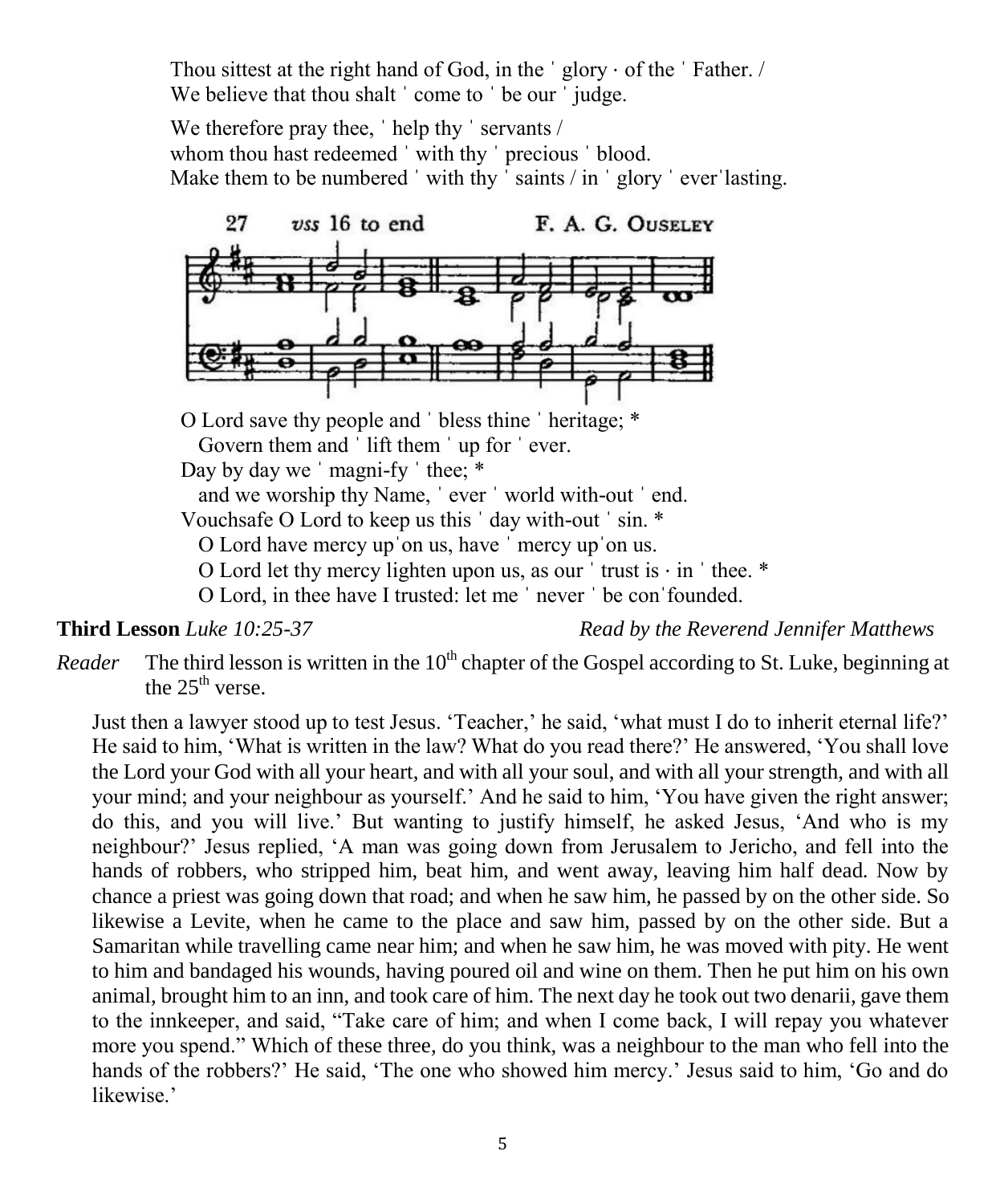*All* **Thanks be to God.**

Ionathan Battishill  $(1738 - 1801)$ 





 $1$  O be joyful in the Lord,  $\dot{\ }$  all ye  $\dot{\ }$  lands:

\* serve the Lord with gladness, and come before his ˈ presence ˈ with a ˈ song. <sup>2</sup> Be ye sure that the  $\dot{\;}$  Lord  $\cdot$  he is  $\dot{\;}$  God;

- \* it is he that hath made us, and not we ourselves; we are his people, ˈ and the  $\cdot$  sheep of  $\cdot$  his  $\cdot$  pasture.
- $3$  O go your way into his gates with thanksgiving, and into his  $\cdot$  courts with  $\cdot$  praise; \* be thankful unto him, ˈ and speak ˈ good of ⋅ his ˈ Name.
- <sup>4</sup> For the Lord is gracious, his mercy is  $\degree$  ever  $\degree$  lasting;
	- \* and his truth endureth from gene ˈ ration to ˈ gene ˈ ration.

Glory be to the Father, and ' to the ' Son / and ' to the ' Holy ' Ghost; As it was in the beginning, is now and 'ever ' shall be / world without ' end. A — men.

## **The Apostles' Creed –** BCP p. 10

*Officiant* I believe in God

*All* **the Father Almighty, maker of heaven and earth: and in Jesus Christ his only Son our Lord, who was conceived by the Holy Ghost, born of the Virgin Mary, suffered under Pontius Pilate, was crucified, dead, and buried: he descended into hell; the third day he rose again from the dead; he ascended into heaven, and sitteth on the right hand of God the Father Almighty; from thence he shall come to judge the quick and the dead. I believe in the Holy Ghost; the holy Catholic Church; the Communion of Saints; the Forgiveness of sins; the Resurrection of the body, and the Life everlasting. Amen.**

*Officiant* The Lord be with you;

### *All* **And with thy spirit.**

*Officiant* Let us pray. *Please kneel as able. Officiant* Lord, have mercy upon us.

*All* **Christ, have mercy upon us.**

*Officiant* Lord, have mercy upon us.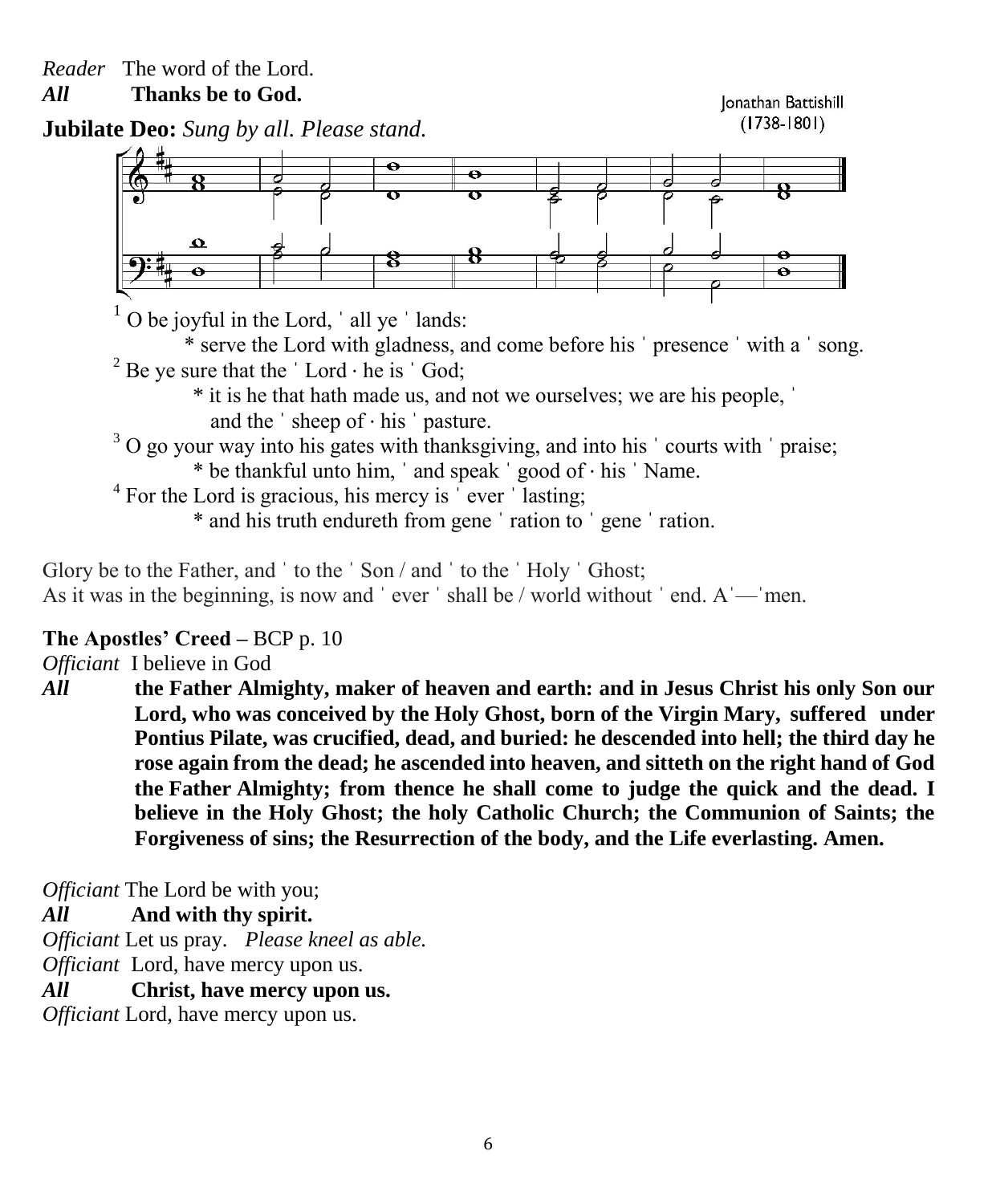*Officiant* Our Father

*All* **who art in heaven, hallowed be thy name, thy kingdom come, thy will be done, on earth as it is in heaven. Give us this day our daily bread; and forgive us our trespasses, as we forgive them that trespass against us; and lead us not into temptation, but deliver us from evil. Amen.**

*Officiant* O Lord, show thy mercy upon us;

*All* **And grant us thy salvation.**

*Officiant* O Lord, save the Queen;

*All* **And mercifully hear us when we call upon thee.**

*Officiant* Endue thy ministers with righteousness;

*All* **And make thy chosen people joyful**.

*Officiant* O Lord, save thy people;

*All* **And bless thine inheritance.**

*Officiant* Give peace in our time, O Lord;

*All* **And evermore mightily defend us.**

*Officiant* O God, make clean our hearts within us:

*All* **And take not thy Holy Spirit from us.**

**Collect of the Day –** BCP p. 223

**Collect for Peace –** BCP p. 11

**Collect for Grace –** BCP p. 12

**Anthem** *I Give to you a new Commandment* **PETER NARDONE** 

I give to you a new commandment, that you love one another, as I have loved you.

| Ubi caritas est vera, Deus ibi est.   | [Where charity is true, God is there.]            |
|---------------------------------------|---------------------------------------------------|
| Congregavit nos in unum Christi amor. | The love of Christ has gathered us into one.      |
| Exsultemus et in ipso jucundemur.     | Let us rejoice and be glad in him.                |
| Timeamus et amemus Deum vivum.        | Let us fear and love the living God.              |
| Et ex corde diligamus nos sincero.    | And from a sincere heart let us love one another. |
| Amen.                                 | Amen]                                             |

### **Sermon The Reverend Michael Perry The Reverend Michael Perry**

**Hymn 624** *O Thou Who Camest from Above HEREFORD* **HEREFORD** 

*During the hymn collection will be taken*